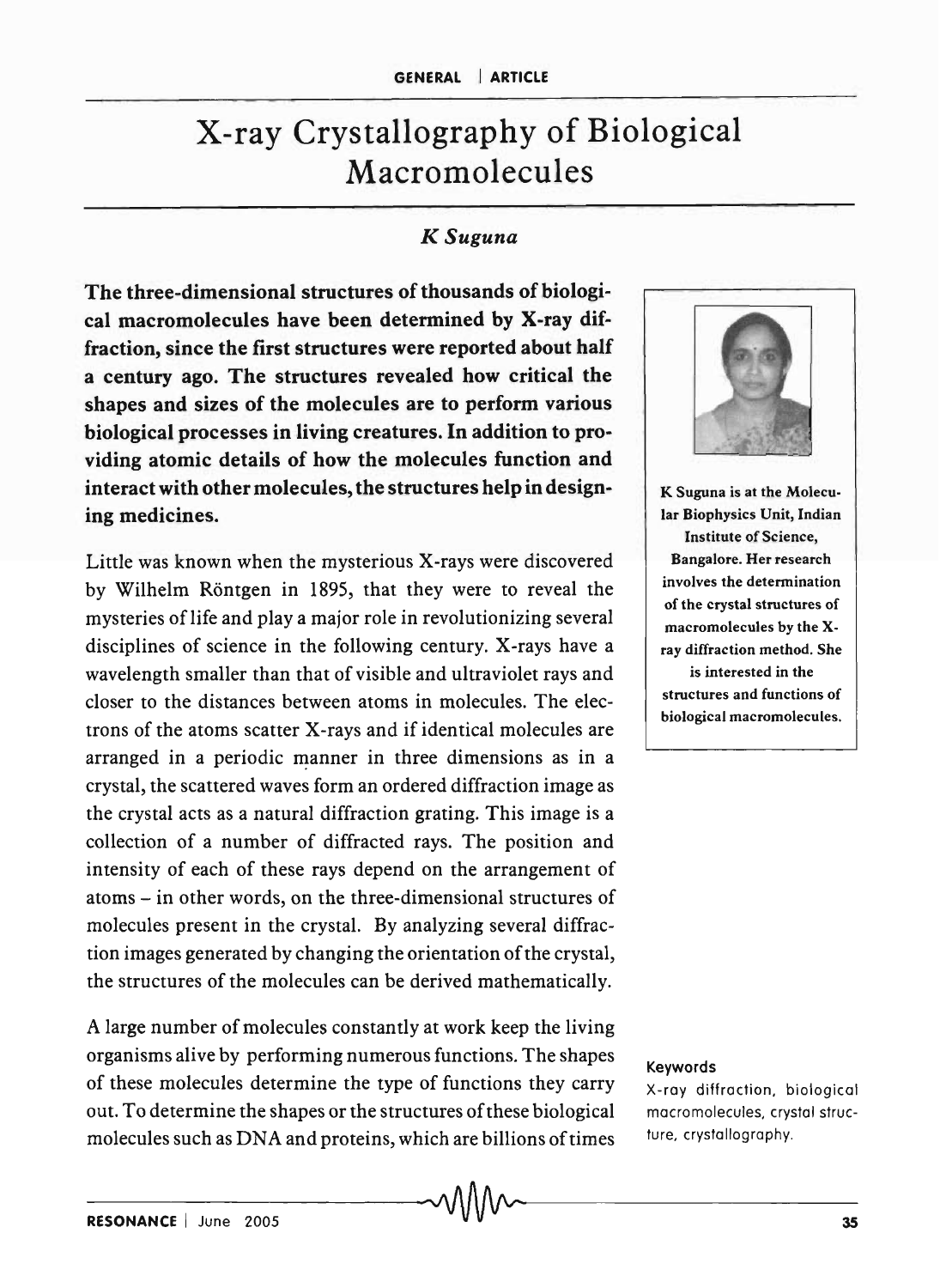X-rays have the power to penetrate through molecules and reveal not only their shapes and sizes but also the intricate arrangement of the atoms that make up the molecules.

smaller than a mustard seed, one has to look beyond the light microscope. X-rays have the power to penetrate through molecules and reveal not only their shapes and sizes but also the intricate arrangement of the atoms that make up the molecules. The structures enable us to understand the precise nature and the exact mechanism of their functions and aid in designing drugs to diseases. The technique originally practised in physics laboratories entered the realm of biology. The experimental procedures and the subsequent calculations are complicated but the final structures are precise and provide a wealth of useful information on the physical and chemical nature of the molecules and explain the functions of biological molecules in atomic detail.

# **The Beginning**

The first X-ray diffraction pictures were taken and the theory was worked out in the early 20th century. Max von Laue's first X-ray diffraction image of copper sulphate in 1912 followed by the elucidation of the Bragg's law,  $2\text{dsin}\theta = n\lambda$ , by W H Bragg and W L Bragg in 1913 were mainly responsible for the establishment of X-ray crystallography. The theories and methods for the structure solution of small molecules were developed in the next 15 years and since then a large number structures have been determined with significant contributions not only to physics but also to chemistry and material science. Small molecules are made of two to a few hundred atoms in contrast to macromolecules consisting of thousands of atoms. The feasibility that the method can be applied to large molecules was established with the crystallization of urease in 1926 my J B Sumner and recording the diffraction pattern of pepsin in 1934 by J D Bernal and Dorothy Crowfoot (Hodgkin). W T Astbury recorded diffraction patterns from natural fibrous proteins as early as 1933. Macromolecular crystallography or the structure determination of large biomolecules emerged in the 1950's, the first breakthrough being the structure of the genetic material DNA. Guided by the diffraction patterns of fibrous DNA molecules recorded by Maurice Wilkins and Rosalind Franklin, with great ingenuity and intuition, the double helix structure of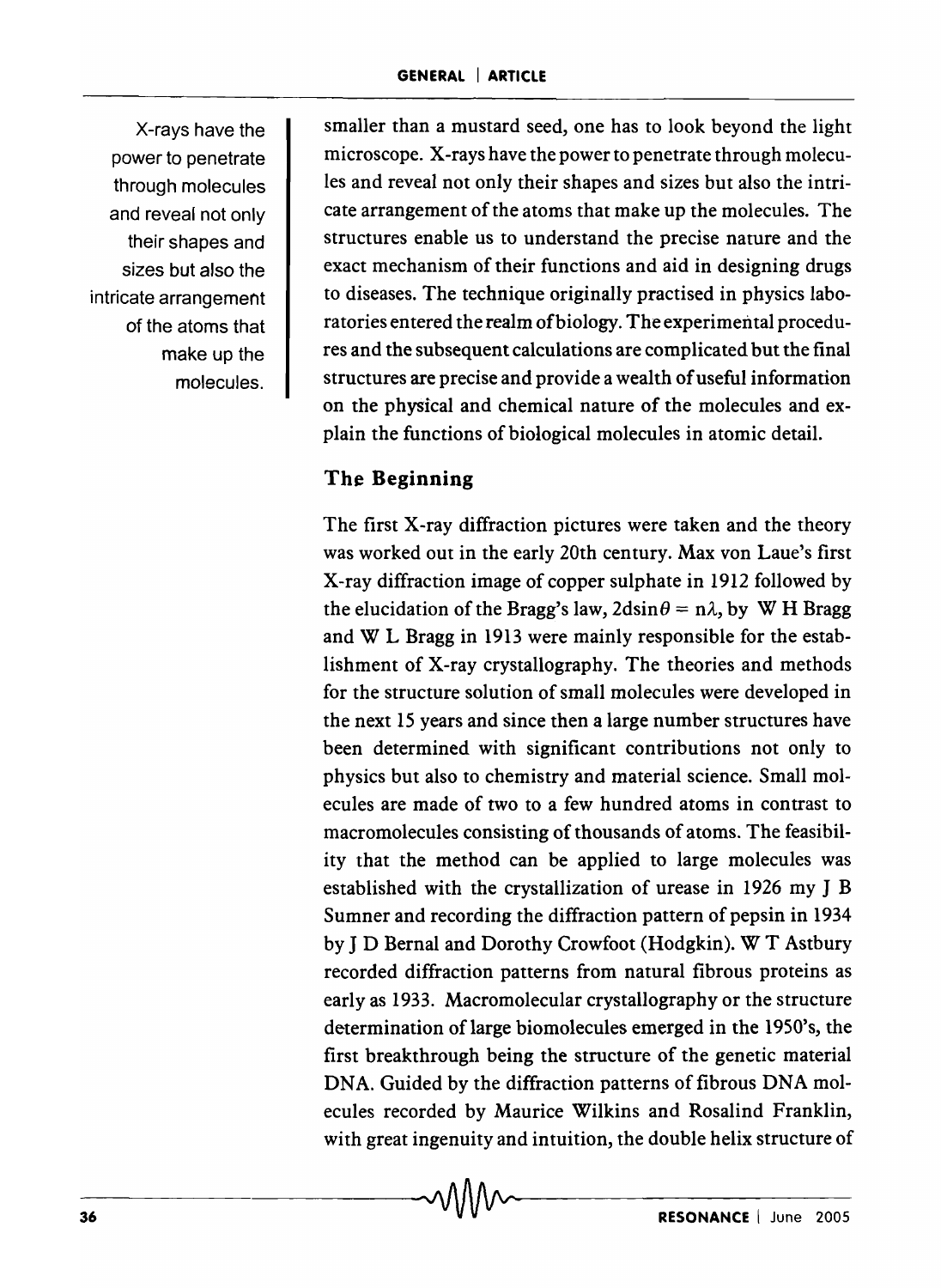DNA was proposed in 1953 by James Watson and Francis Crick. This finding, considered to be one of the greatest discoveries of the last century, not only revealed the secret of life, but is the origin of many fields in biology that we have today. The elucidation of the triple helical structure of collagen, the protein present in large amounts in the skin and the bones of vertebrates, proposed by G N Ramachandran<sup>1</sup> in 1954 based on fibre diffraction photographs is a great contribution to structural biology from India. One of his outstanding theoretical contributions is the much acclaimed Ramachandran map (1963) that explores the conformational space for proteins and has become a valuable and an indispensable asset in building protein structures.

Soon followed an equally important milestone, the structure determination of two proteins, haemoglobin and myoglobin by Max Perutz and John Kendrew in the late 1950's setting the stage for the determination of the three-dimensional structures of large molecules. Structures of lysozyme and other catalytic enzymes, and the protein hormone insulin were elucidated in the following decade. These structures enabled the visualization of the  $\alpha$ -helix and  $\beta$ -sheets known as the secondary structural elements of proteins ingeniously proposed by Linus Pauling in 1951. *Figure* 1 shows the crystal structures of DNA, collagen and haemoglobin.

1 Details of G N Ramachandran's contributions to crystallography and protein structure can be found in Resonance, Vol. 6, No. 10, 2001.

Protein data bank accession http//www.rcsb.org

Programs used to generate the figures of the molecules PyMOL (http://www .pymol.org) Weblab Viewer (http://www.msi.org) RIBBONS version 2.0 by M Carson (1992) MolScript by P Kraulis, *Journal of Applied Crystallography,*  Vo1.24, pp.946-950, 1996.



Figure 1. Structures of (a) the B-form of DNA (b) collagen and (c) haemoglobin. The pictures are drawn using the coordinates of the molecules taken from the Protein Data Bank.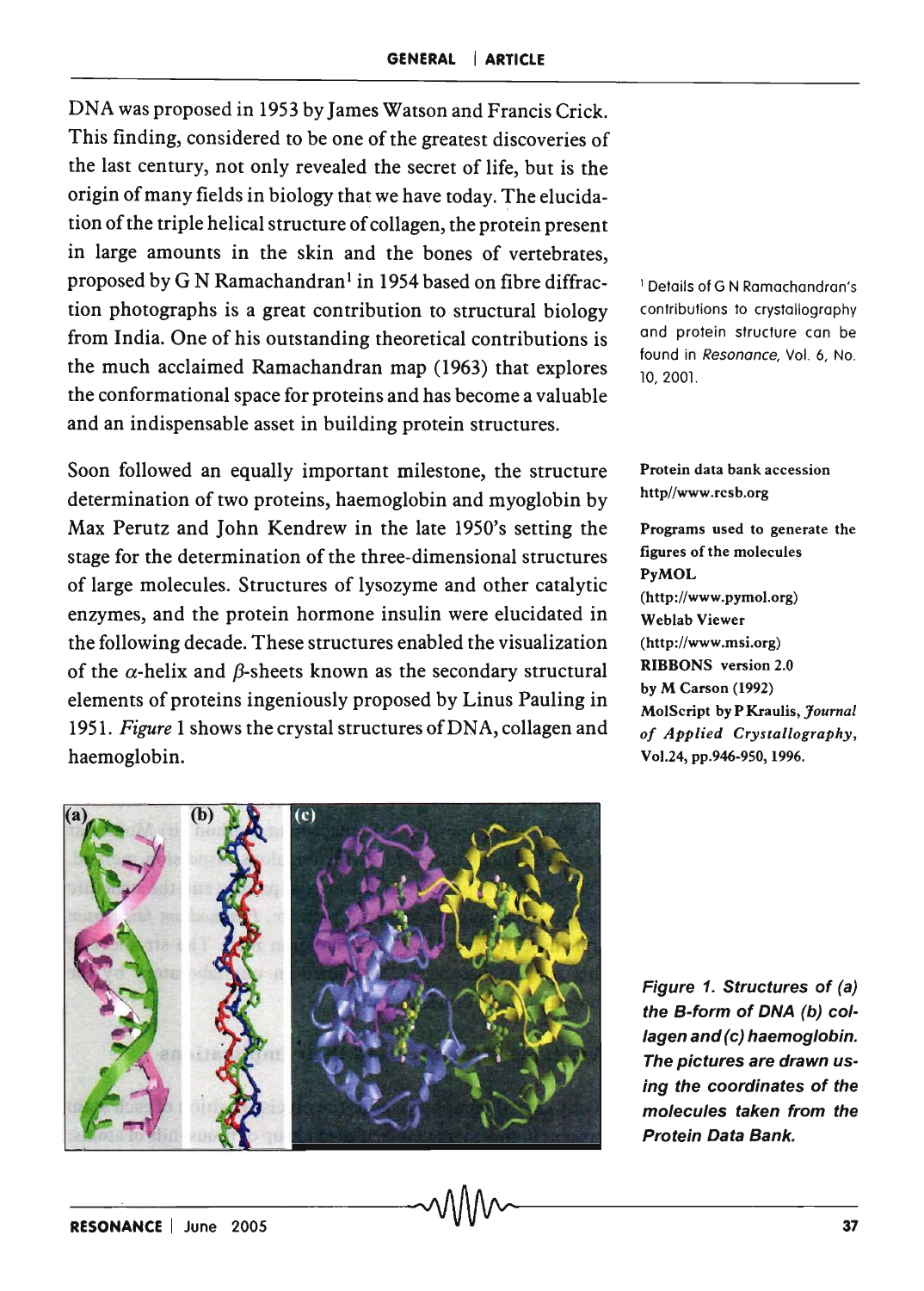Even though thousands of proteins have been crystallized until now, there is no defined method to produce crystals.

# Methods of Structure Determination

Molecules like the DNA and collagen can be drawn as fibres and exposed to X-rays. Proteins have to be made in the form of single crystals which can then produce hundreds of distinct diffracted rays. In any structure elucidation process, crystallization is the first and the most crucial step but the most uncertain one. Even though thousands of proteins have been crystallized until now, there is no defined method to produce crystals and crystallization of proteins has remained as a trial and error method. For each new protein, hundreds of conditions have to be screened with a large number of precipitants like salts and organic solvents, varying several parameters like the pH, concentration of the protein and the precipitant, temperature etc. Also highly pure and homogeneous proteins are required for crystallization.

Fibre diffraction provides only limited data whereas a large number of diffraction data are available from the crystals of macromolecules. From the intensities of these diffracted rays, we could calculate the amplitude of the structure factors (which is given by  $|F| = \sqrt{I}$ ) but the phases of the diffracted rays can not be obtained directly from the intensities which is possible in the case of small molecules. To calculate the electron density values in the crystal which give the positions of the atoms, both amplitude and phase of each reflection are required. Various methods are employed to solve this phase problem for macromolecules: (i) Multiple Isomorphous Replacement method (ii) Molecular Replacement method and (iii) Anomalous dispersion method. *Figure* 2 shows the crystals, diffraction pattern and the structure of a protein from the malarial parasite, *Plasmodium falciparum*  and the corresponding Ramachandran map. The structure of this enzyme has been determined in our laboratory by the molecular replacement method.

### Available Structures and their Implications

X-ray crystallography gives us the precise position of each atom present in these large molecules made up of thousands of atoms: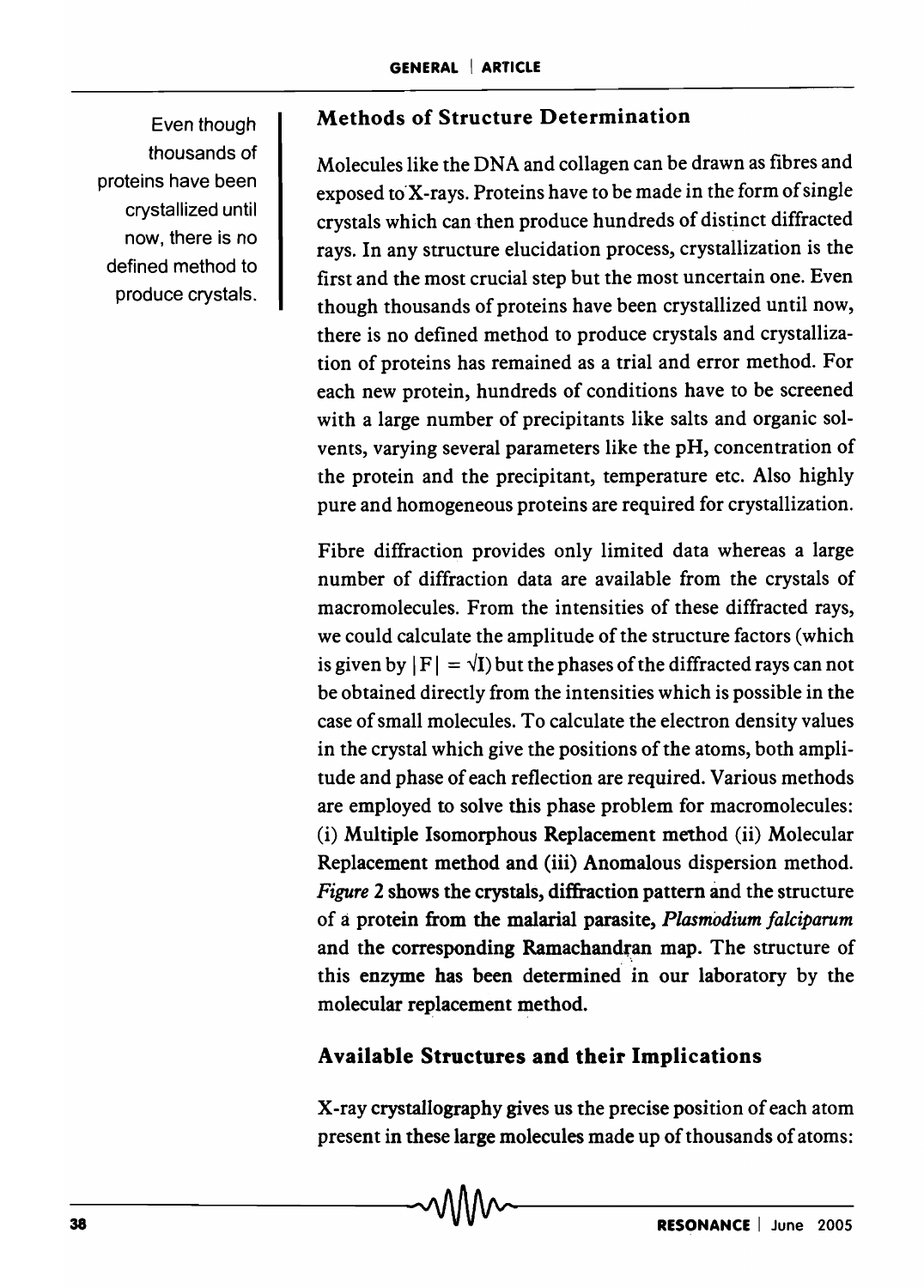

mainly carbons, oxygens, nitrogens, hydrogens and a small percentage of other atoms. These details enable us to understand various processes involved in biological systems in detail. We now know how oxygen from the lungs is carried to the tissues by a protein called haemoglobin which makes the blood look red, and how carbon dioxide is carried back from the tissues to the lungs and how oxygen is stored by the protein, myoglobin. The mechanism by which food is digested by the scissors-like action of certain enzyme molecules in saliva, stomach and the small intestine has been worked out. How the body's·defence molecules capture and fight with any foreign unwanted invaders of the body like bacteria or viruses; how certain proteins bind to DNA and switch ON or OFF some reactions; how the signals to Figure 2. (a) crystals of a protein from the malarial parasite, Plasmodium falciparum, (b) one of the several diffraction images from the crystal, (c) the structure of the protein, (d) the Ramachandran map of the amino acid residues of the protein. Proline residues are shown as triangles and the other residues as squares.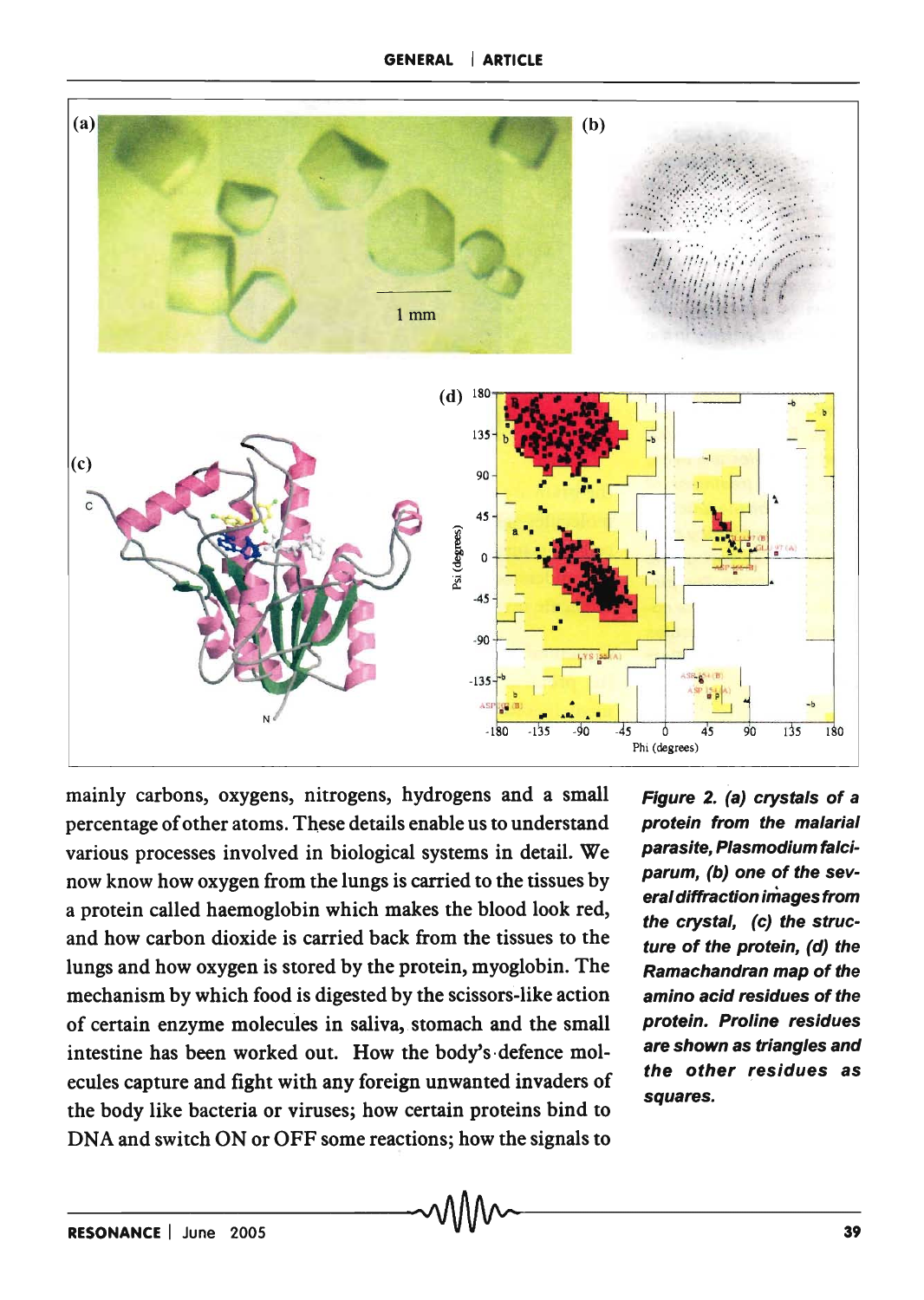Figure 3. The structure of a protein from the AIDS virus. This protein is an enzyme called HIV protease which has two equal and symmetric molecules shown in pink. Small molecules such as the one shown in green are designed to fit perfectly in the cavity of the protein to block access to its atoms (shown in yellow) which are essential for its function. Such small molecules are being used in the treatment of AIDS to inhibit the function of the protein thereby controlling the spread of the virus in the body. The picture is drawn using the coordinates of the molecules taken from the Protein Data Bank.

The major challenge in drug design is to find compounds that specifically inhibit pathogen functions but do not interfere with the host machinery.



the brain are controlled; how proteins are synthesized by huge molecules called the ribosomes; how signals from outside the cell are transmitted into the cell triggering a series of reactions, are understood at the atomic level once the structure of the 'niolecule involved has been determined.

Structural work on the virus that causes common cold and on the proteins from the virus causing flu offered ways to find medicines for these ailments. Drugs to combat AIDS are the best example of structure-based design *(Figure* 3). Designing a drug is like finding the key to fit perfectly into the lock. Structures provide sites on the surfaces of molecules of a disease-causing pathogen that can be blocked to inactivate the proteins to stop further spread/growth or the survival of the pathogens thereby containing the diseases. The major challenge in drug design is to find compounds that specifically inhibit pathogen functions but do not interfere with the host machinery. An alternative approach could be to block the sites on the host receptor such that the entry of the pathogen or the pathogen-host interaction can be prevented. A few small molecules designed based on the structures of proteins from HIV, the virus causing AIDS are being used in the treatment of AIDS now. It is amazing that a small molecule made of less than 100 atoms is able to fight the gigantic virus. From the structure of a major protein, the fine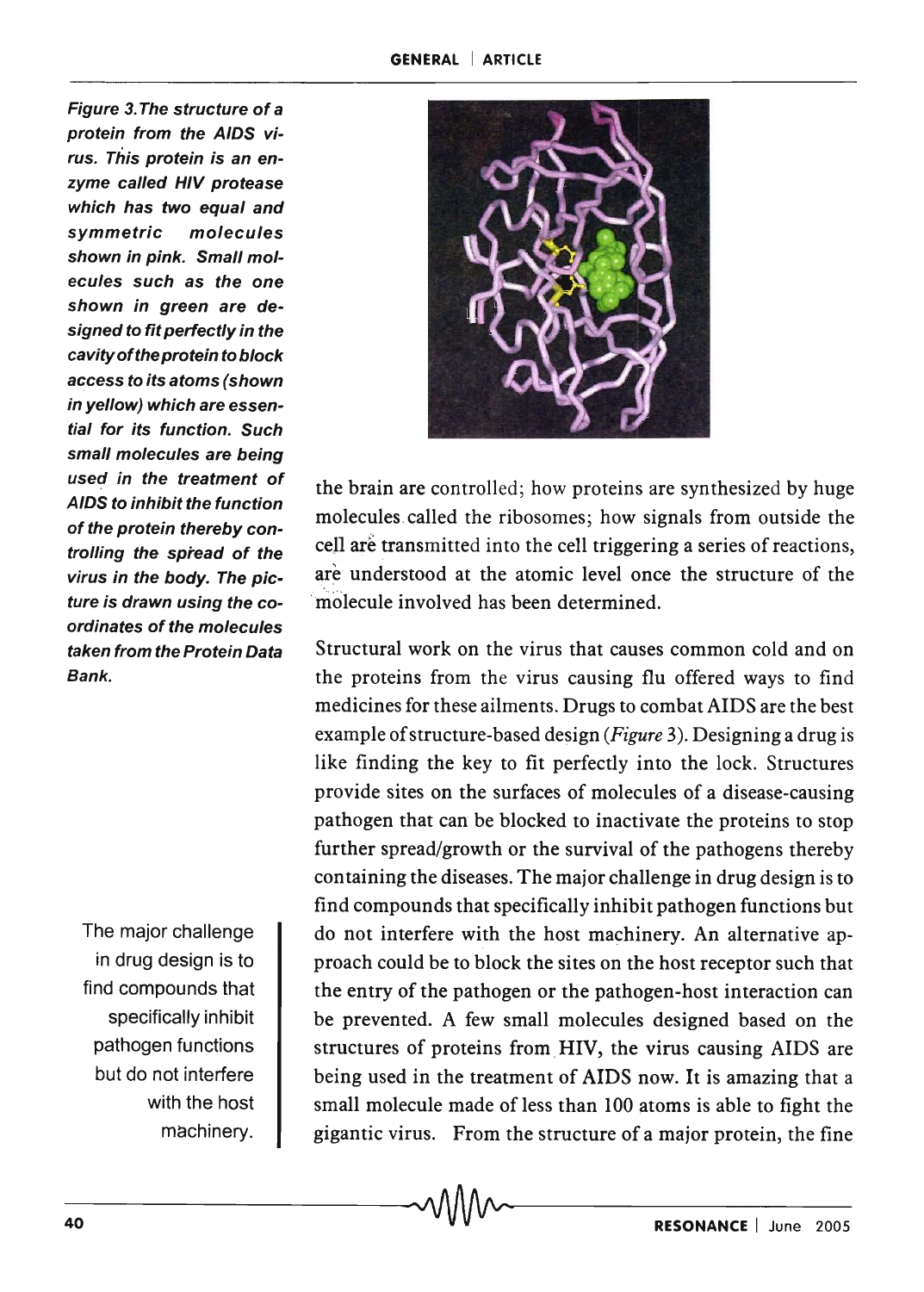details of photosynthesis have been worked out. This is the most important chemical reaction on the earth by which food is synthesized by making use of water and carbon dioxide in the presence of sun light. Proteins or DNA can not achieve much in isolation but have to interact with other molecules, small or big, to maintain life. Crystal structures of a number of these complexes between molecules have been determined which have completely changed our perception of the meaning of life. Structural biology makes us think in terms of molecules. We may be asleep at night but molecules are at work, tirelessly carrying out reactions with uncanny precision recognizing and interacting with the right molecules at the right moment.

Until 1970 the structures of about 10 proteins were known. Now, every day more than ten structures are being determined. New and constant technological developments in various fields contributed to this enormous growth. Due to recombinant DNA techniques it is possible to obtain large amounts of pure proteins required for structure analysis and to prepare desired mutations to study their effects on structure and function. Enormous increase in the performance and speed of computers tremendously reduced the time taken for various calculations involved and helped in 3-d visualization of molecules. Synchrotron sources not only provided highly brilliant beam of X-rays but also made it possible to tune their wavelengths. One can measure the intensities of the reflections with devices like the imaging plates and charge coupled devices which replace the conventional photographic methods. With the new devices the time taken for data collection and processing has enormously reduced and the accuracy in the measurements has considerably increased. The structures of more than 30,00 proteins (which include mutants, complexes and different forms) have been deposited in the protein data bank now. Now the boundaries between various conventional fields of science are diffusing. With the overlapping scientific interests, new areas like biophysics, molecular biology, biotechnology, genetic engineering, structural biology, structural genomics etc. are emerging.

Until 1970 the structures of about 10 proteins were known. Now, every day more than ten structures are being determined.